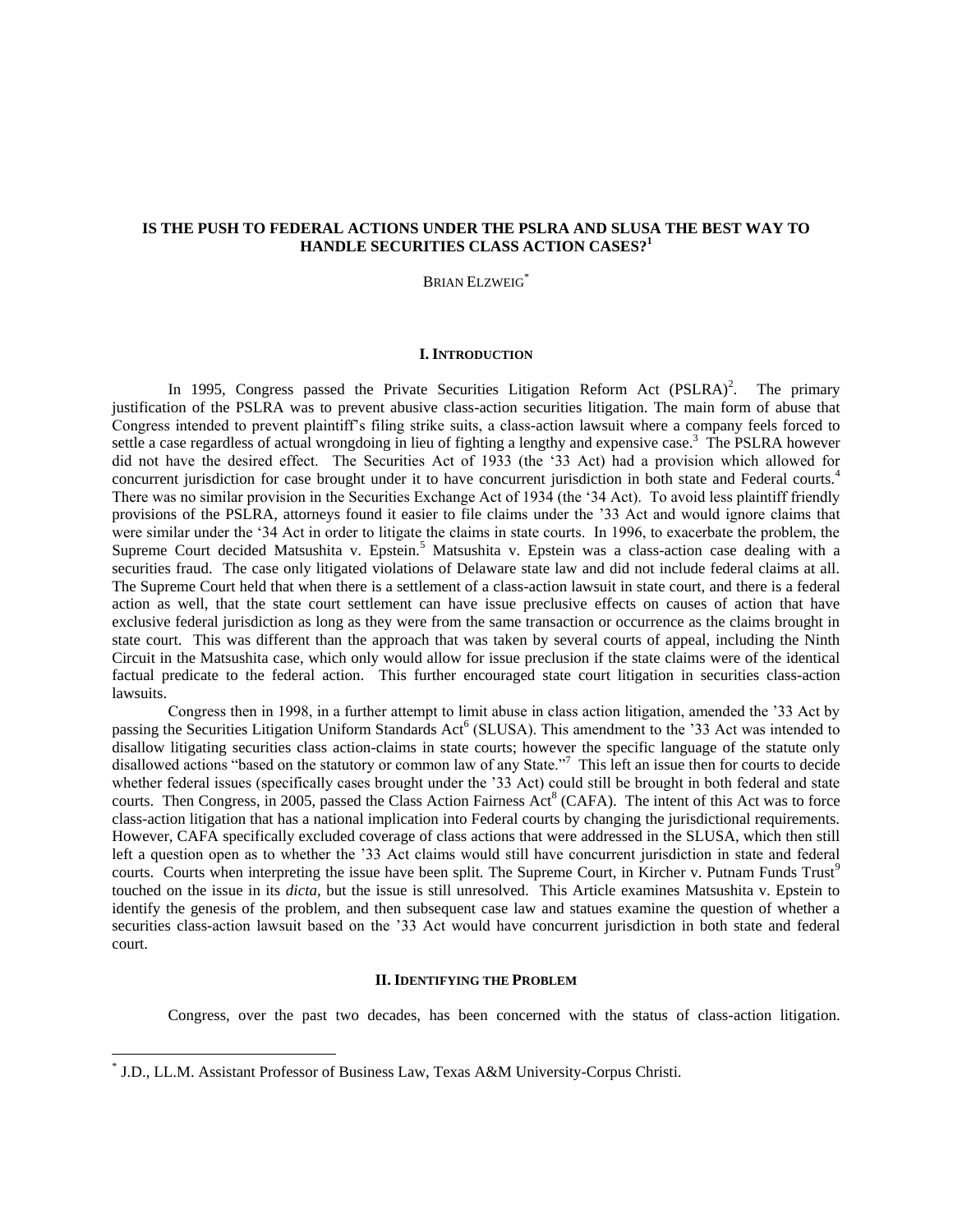Congress" concern was that class-action litigation was serving the class-action plaintiffs lawyers, while not doing much for the plaintiffs themselves. There were many strike suits, which many believed to be extortion of companies. In a strike suit, companies would rather settle a case without litigating the merits of it to avoid the time and costs of litigation. These settlements often include a large fee for the plaintiff"s attorneys, but may not include large settlements for the plaintiffs themselves.<sup>10</sup> Congress, as was evident by the passage of the PSLRA (which will be discussed *infra*), was especially concerned with the state of affairs in securities class action litigation. The facts of Matsushita v. Epstein, a 1996 Supreme Court decision are illustrative of this problem.

### A. *Class Actions in General*

A class action is one of the most frequently used methods for shareholders to enforce their rights against illegal corporate conduct.<sup>11</sup> It has been considered an appropriate mechanism because the alleged misconduct of the directors and officers tends to be the same from the perspective of the shareholders. Secondly, it is an economically viable option when the losses are spread over a large number of shareholders.<sup>12</sup>

For many years, class actions have been considered an effective way to deal with shareholder litigation. It helps many shareholders to litigate their claims while not overburdening the courts with numerous cases based upon a single transaction or occurrence.<sup>13</sup>

In recent years many problems have been surfacing with regard to class actions. Many abuses have been brought into the system by both sides of recent class action suits. Often attorneys can bring large class action suits against a defendant company where the individual harm to each shareholder is minimal.<sup>14</sup> This makes economically viable a lawsuit that would otherwise be worthless. These attorneys often obtain substantial settlements for the claim and thus large attorney's fees for the firm, but the individual class members receive little for the settlement of their claims.<sup>15</sup>

Further abuse that has surfaced in recent years is the "buy off" of plaintiffs' counsel.<sup>16</sup> This entails the defendant company actually paying an early settlement on the case that includes huge attorneys' fees; the plaintiffs' attorneys, then in turn, settle the class action suit for pennies on the dollar. These settlements always include language that release the defendant company from all claims and liabilities from whatever event or transaction in which the litigation arose.<sup>17</sup> Unfortunately, in both cases, the small shareholder always loses, often receiving little or no money from the settlement of the suit. *Matsushita v. Epstein* and similar cases led to Congress taking action to end these abuses.

### B. *Matsushita v. Epstein*

On February 27, 1996 the United States Supreme Court handed down their decision in *Matsushita v. Epstein*. 18 This was their answer to a case that was on appeal from the Ninth Circuit, which was titled *Epstein v.*   $MCA$ <sup>19</sup>. The case held the when there is a settlement of a class-action lawsuit in state court, and there is a federal action as well, that the state court settlement can have issue preclusive effects on causes of action that have exclusive federal jurisdiction. The Supreme Court held that this would be true even if the state claims did not arise under the same set of operative facts, but only need to arise from the same transaction or occurrence. The day after the decision was handed down by the Supreme Court, the general reaction in the press was that this is a big victory for the securities industry.<sup>20</sup> The Court's decision in *Matsushita* enables cases in corporate friendly states, such as Delaware, have the state tribunal decide how federal class-action suits are to be settled, and determine the states "preclusion law in any manner they see fit within constitutional parameters."<sup>21</sup> What this allows for, is the lawyers to hurry a state court settlement in a corporate friendly state forum, and then never give the plaintiff a day in court, with the value of any federal claims already decided by the state court.

The facts of the *Matsushita* case are very important. The facts are particularly illustrative of showing how this decision can hurt a small plaintiff. The case settled in state court, with the plaintiff"s receiving a very small amount of money, but the plaintiff"s attorneys receiving a significant amount (which would have been more if it had not been reduced by the court). In exchange for their settlement the plaintiffs were forced to give up their right to pursue the federal court action that was already pending. At this time the plaintiffs were given the chance to opt-out of the class, but unless there were a whole other subclass that could be certified as a class themselves who wanted to opt- out and pursue the federal claims, the individual plaintiffs could not do this for lack of economic sense. They were then precluded from pursuing exclusively federal claims, the value of which was not included in the state-court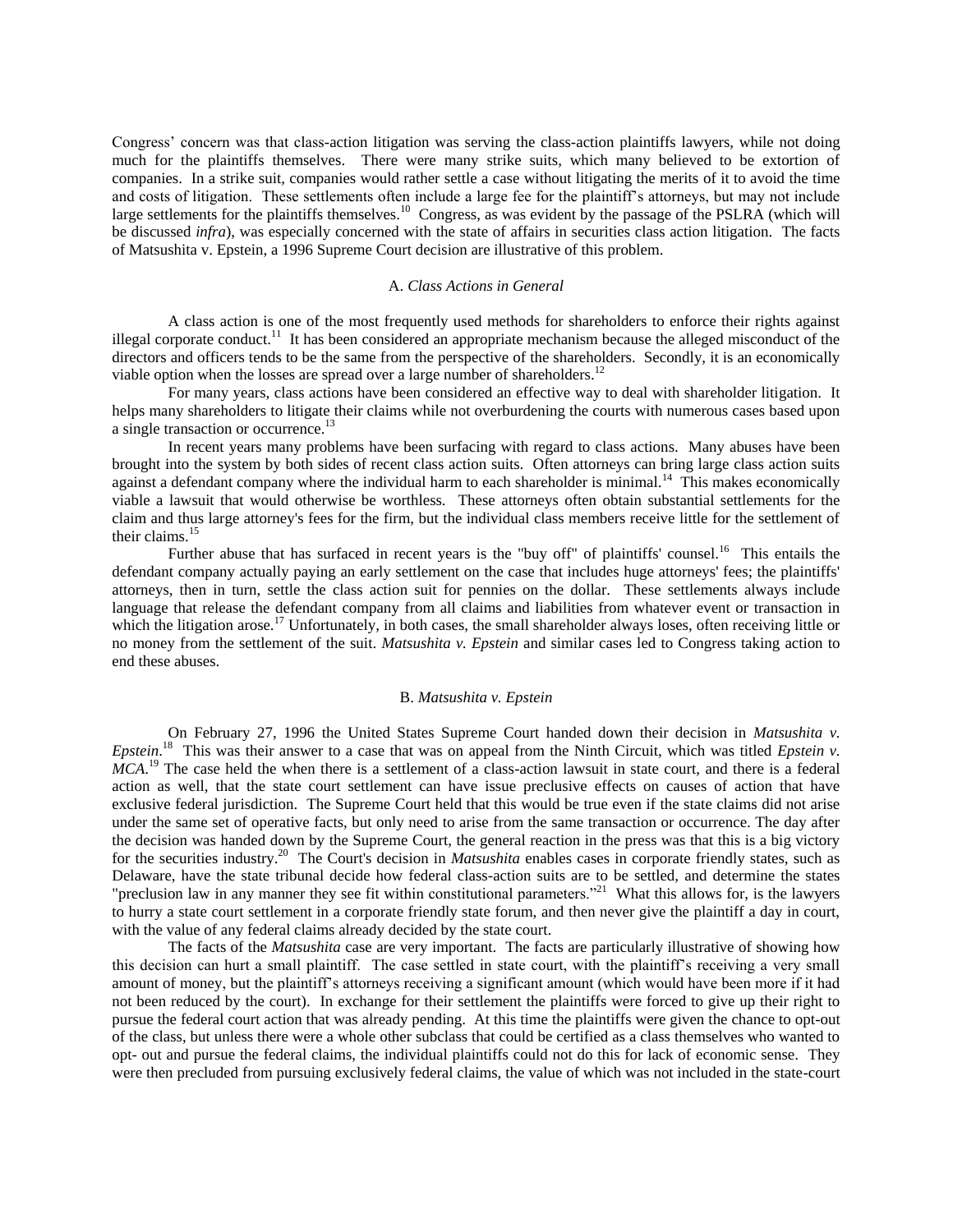settlement. The settlement agreement was judicially approved in the Delaware Chancery Court, and affirmed by the Delaware Supreme Court. If so, then the individual plaintiffs in this case will receive between two and three cents per share and the value of the federal claims will never be taken into the value of the settlement.<sup>22</sup> The Facts of Matsushita

In 1990, MCA Inc. was acquired by Matsushita Electrical Co. Ltd. ("Matsushita") for \$6.1 billion. Matsushita made a tender offer of the \$71 per share for MCA common stock. This \$71 per share consisted of \$66 in cash and \$5 worth of stock in a MCA spinoff television station known as WWOR-T.V.

Lew Wasserman was MCA"s chief executive officer and chairman. He owned 4,953,927 common shares of MCA stock. At \$71 per share this is a value of  $$351,728,817<sup>23</sup>$  Wasserman did not wish to tender his shares at the tender offer price since his tax basis in each share was only 3 cents per share. In an attempt to circumvent the capital gains aspect of the Internal Revenue Code, Wasserman engaged in a separate agreement entitled the "Capital Contribution and Loan Agreement" with Matsushita.<sup>24</sup>

This agreement would allow Wasserman to engage in a tax free exchange<sup>25</sup> of his stock for preferred stock in a subsidiary that is wholly owned by Matsushita called "MEA Holdings."<sup>26</sup> The agreement further recited that Matsushita would contribute 106% of the tender price multiplied by 4,953,927 shares of stock to fund MEA Holdings.<sup>27</sup> This would guarantee that the preferred stock that Wasserman held in MEA Holdings would pay a dividend of 8.75% annually. All of this was secured by letters of credit. The stock would be redeemable either by the death of Mr. or Mrs. Wasserman but not before at least five years had passed from the date of the transaction. At the date of the transaction Wasserman was already 77 years old.<sup>28</sup> Upon the death of Mr. or Mrs. Wasserman, their basis in the stock would step up to fair market value.<sup>29</sup>

At the time of the tender offer, Sidney Sheinberg was MCA's chief operating officer. He was the owner of 1,178,635 shares of common stock in MCA. He exchanged all his shares at the tender offer. He received \$71 per share totaling approximately \$83,754,085.<sup>30</sup>

Sheinberg was given an additional \$21 million dollars by Matsushita two days after the tender offer was completed. Sheinberg and Matsushita claim it was in exchange for Sheinberg's unexercised stock options.<sup>31</sup>

## 1. The Federal Law

In 1986 the Securities Exchange Commission promulgated Rule 14d-10 in order to help clarify that Section 14(d)(7) of the Williams Act Amendments to the Securities Exchange Act of 1934 contains a best price requirement that applies to all holders. The relevant part of the Rule 14d-10 provides:

(A) No bidder shall make a tender offer unless:

(1) the tender offer is open to all security holders of the class of securities subject to the tender offer; and

(2) the consideration paid to any security holder pursuant to tender offer is the highest consideration paid to any other security holder during such tender offer.

(c) Paragraph (a)(2) of this section shall not prohibit the offer of more than one type of consideration in a tender offer, provided that:

(1) security holders are afforded equal rights to elect among each of the types of consideration offered; and

(2) the highest consideration of each type paid to any holder is paid to any other security holder receiving that type of consideration.

## 2. The Wasserman Transaction

In 1990, Matsushita contacted MCA's financial advisor expressing an interest in a friendly takeover of MCA and further expressing a desire to retain Wasserman and Sheinberg for at least five years.<sup>32</sup> Wasserman and Matsushita entered into the Capital Contribution and Loan Agreement on November 26, 1990. Matsushita agreed to create a subsidy called "MEA Holdings" and Wasserman agreed to exchange his stock in MCA for preferred stock in MEA Holdings.<sup>33</sup>

The Wasserman transaction was an intricate part of Matsushita's tender offer for several reasons. This subjects the agreement to Rule 14d-10, because it gives him a greater value for his stock than the other shareholders in the following ways. Initially, if the conditions of the tender offer were not satisfied, then both Wasserman and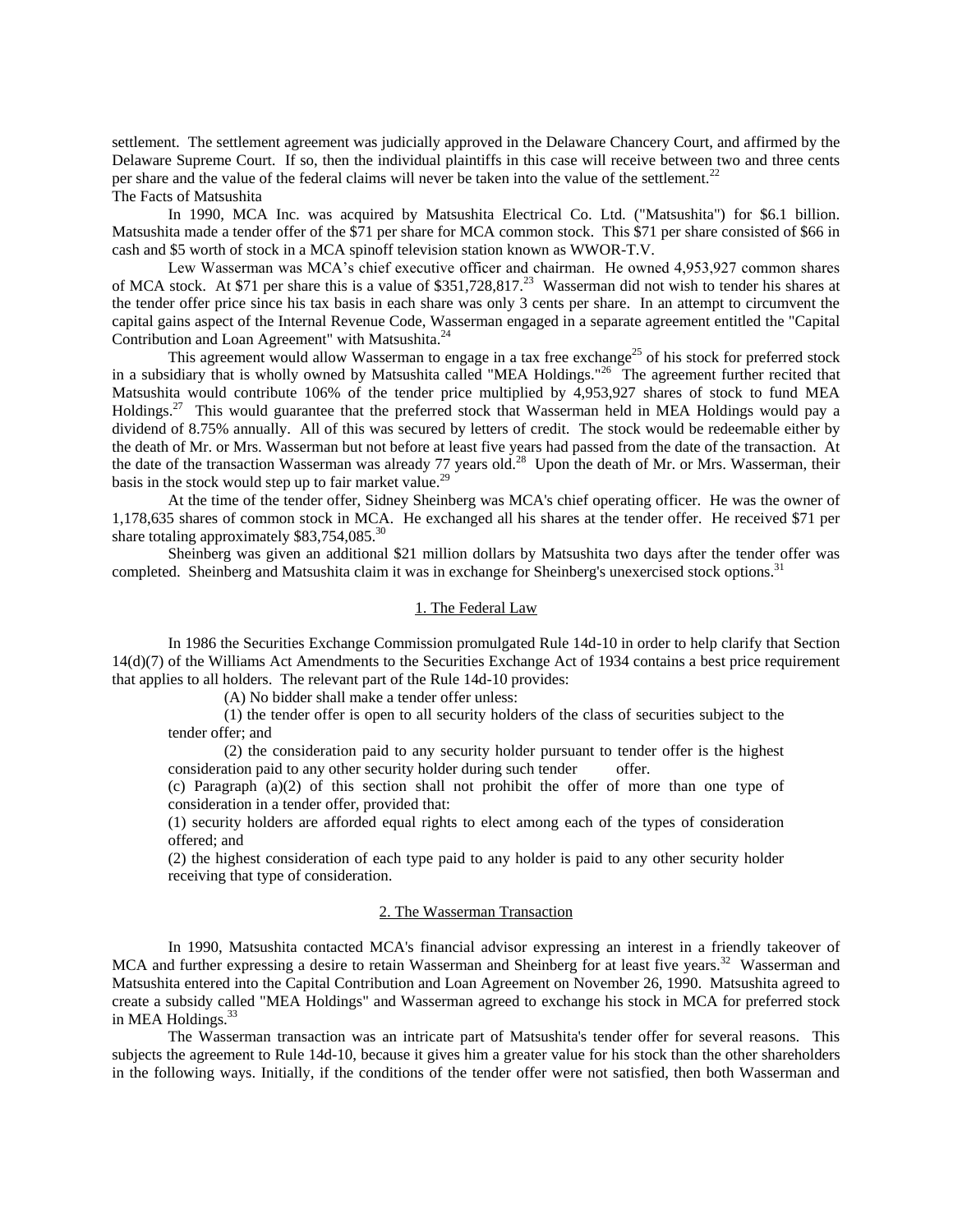Matsushita could back out of the agreement.<sup>34</sup> Second, the timing of the performance of the agreement was controlled by the tender offer. The agreement went into effect immediately after the tender offer.<sup>35</sup> Third, the price of the tender offer controlled how much Matsushita would contribute to MEA Holdings. The agreement stated that Matsushita would contribute 106% of highest price paid...times the number of Wasserman stock.<sup>36</sup> Finally, the tender price controlled the redemption price of Wasserman's stock used in the agreement.<sup>37</sup>

On November 26, 1990, Matsushita announced its tender offer of \$71 per share. The tender offer was open until 12:01 a.m. December 29, 1990. Ninety-one percent of the common stock was tendered and by 12:05 a.m. December 29, 1990 Matsushita paid for the stock and closed the tender offer. At 1:25 a.m. on December 29, 1990, Matsushita and Wasserman executed the Capital Contribution and Loan Agreement.<sup>38</sup> On January 3, 1991, MCA was totally merged into Matsushita.<sup>39</sup>

The question is whether Wasserman received greater compensation for his shares during the tender offer or whether he received a form of compensation not offered to other share holders during the tender offer.<sup>40</sup>

It is clear that Wasserman received compensation that was different than that offered to other shareholders. Since it was of a different type of consideration, there is a strong possibility that it was greater in value than the consideration offered other shareholders.

## 3. The Sheinberg Payment of Twenty One Million Dollars

Sheinberg was MCA's chief operating officer. He tendered his 1,179,635 shares for seventy one dollars per share. If the tender offer succeeded, Matsushita would instruct MCA to pay Sheinberg \$21 million.<sup>41</sup> The tender offer did succeed and Sheinberg received the \$21 million dollar payment.<sup>42</sup>

The other shareholders contend that it was a premium of \$17.80 per share over what they were offered per share. Matsushita claims that it was a purchase of Sheinberg's stock options and to compensate Sheinberg for changing his employment contract with MCA.<sup>43</sup> Unfortunately, there is no evidence that Sheinberg possessed any stock options or that he was in line to receive any stock options before November 25, 1990, the evening of the tender offer.<sup>44</sup>

## 4. Shareholders Claim a Violation of Delaware Law

The plaintiff shareholders made several claim that Wasserman and Sheinberg violated the Delaware State Law. They contend that Wasserman and Sheinberg violated their fiduciary duty of care.<sup>45</sup> They claim that the fiduciary duty of care was violated when the directors failed to maximize shareholder value upon the change of corporate control.

The shareholders further claim that the directors breached their duty of candor.<sup>46</sup> They claim the directors breached this duty by failing to disclose the merger packages offered to the Wasserman and Sheinberg.<sup>4</sup>

The final state law claim made by the plaintiffs is that the directors breached their duty of loyalty by making preferential deals for themselves as part of the tender offer to the detriment of the other shareholders.<sup>48</sup>

# 5. The Difference between the Federal Law and the Delaware Law

Delaware law, unlike the federal law, does not prohibit control premiums during a tender offer.<sup>49</sup> A control premium will permit one shareholder to receive more or different consideration during a tender offer than another shareholder. In fact "Rule 14d-10 was promulgated precisely to prohibit practices that Delaware permits."<sup>50</sup> It should be noted that in the Ninth Circuit "Matsushita makes no attempt to argue that any of the [federal] claims of the...plaintiffs share any predicate facts in common with the claims that formed the basis of the Delaware class action. Instead, Matsushita rests its preclusion argument solely on the fact that the claims arose out of the same transaction--Matsushita's acquisition of MCA."<sup>51</sup> The legal theory underlying the federal claim is that Matsushita breached a duty to shareholders that is imposed on tender offerors by federal securities laws. The relevant factual inquiry is whether Wasserman and Sheinberg received greater consideration than other MCA shareholders during the tender offer.

The gravamen of the state class action is that MCA directors breached their fiduciary of care to MCA as imposed by Delaware law....*The question[s] [of] whether the MCA directors took the steps...to assure maximum shareholder value[,] and whether or not the directors breached their*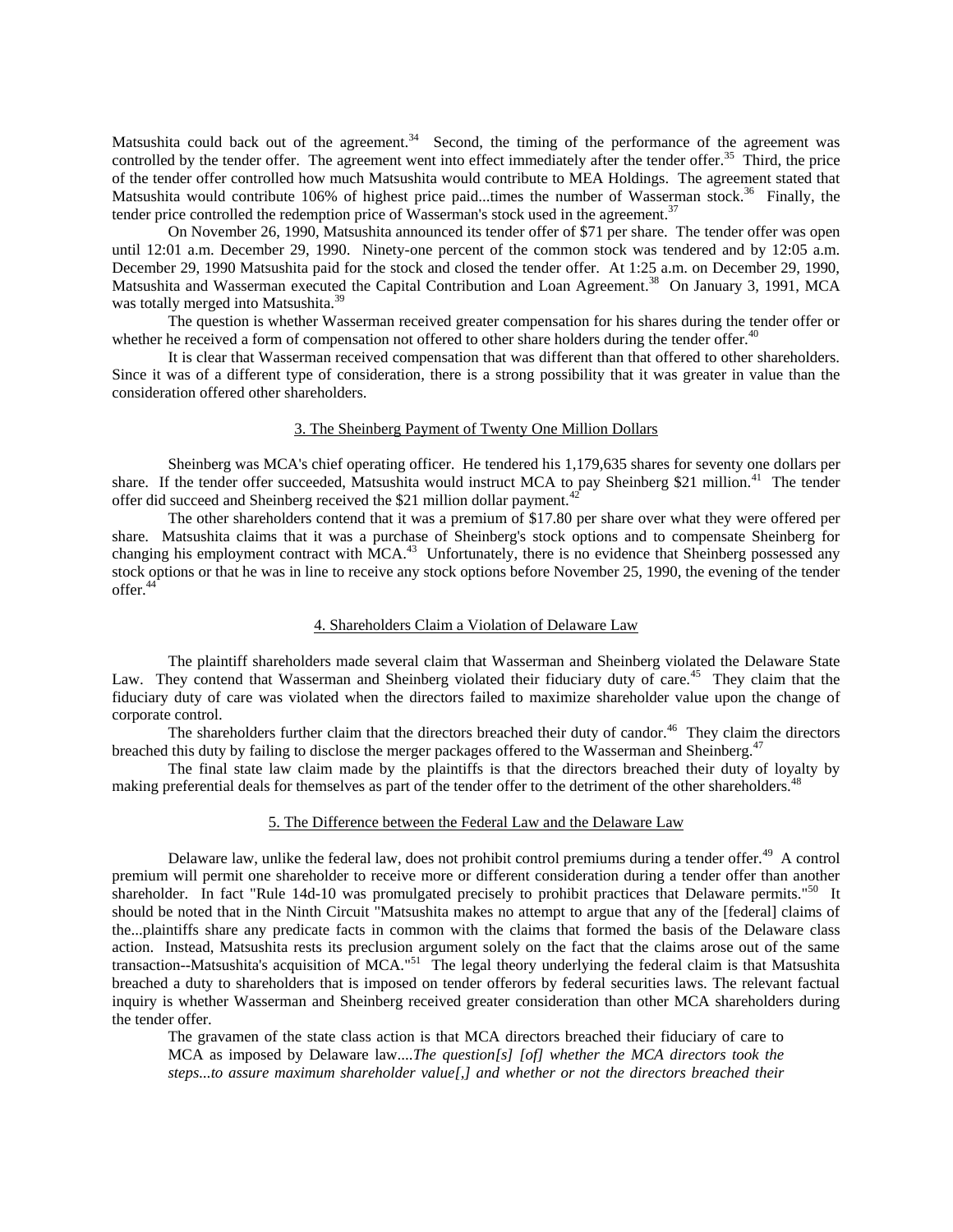*fiduciary duty [of candor] by failing to make disclosures, [are] completely distinct from the question [of] whether Matsushita violated the Williams Act by extending preferential treatment to some of the shareholders in making the tender offer.<sup>52</sup>*

This is vitally important, because this is where the split in the circuits was created, and why the Supreme Court decided to grant *certiori*. 53

In previous cases where the Circuit Courts have allowed a state court settlement to release exclusive federal claims, they were claims that not only arose from the same transaction as the state claims, but arose from the same factual predicate as well. The First Circuit dealt with this precise issue in *Nottingham Partners v. Translux*.<sup>54</sup> This was another case dealing with both federal and Delaware securities laws violations, and then a Delaware settlement. In *Nottingham Partners*, a claim was brought under §14a-9 of the Securities Exchange Act of 1934 for failure to disclose negotiations for sale of many of its holdings of theaters in a proxy solicitation.<sup>5</sup>

State claims were later filed in Delaware state court which included, *inter alia*, a failure to disclose claim for the same negotiation on the same proxy solicitation.<sup>56</sup> This case settled in the Delaware state court action, and part of the settlement order authorized the release all of the federal claims.<sup>57</sup> In this case, however, the claims that were released arose from the identical factual predicate. In other words, the preclusive effect of the settlement included facts that were actually before the tribunal. This is instead of assigning value to a federal claim when deciding if the settlement terms are fair, that is not a factual matter that is actually before the court.

The Third Circuit also dealt with this issue in *Grimes v. Vitalink Communications Corp.*<sup>58</sup> This case was brought originally in the Eastern District of Pennsylvania after yet another Delaware settlement. The federal claims involved the "breach of fiduciary duty, [violations of the] Securities and Exchange Act, and Fraud [which] were claims released in the Delaware settlement."<sup>59</sup> The District Court approved the settlement stating that it was proper "where, as here, the federal securities claims in the release stemmed from the same nucleus of operative fact, the release could validly be used as a defense to the former in federal court."<sup>60</sup> The Third Circuit then affirmed this judgment without mentioning the identical factual predicate.

The split in the Circuit because of the Ninth Circuit "fashioned a test [in *Epstein v. MCA*], where the preclusive force of a state settlement judgment is limited to those claims 'that could...have been extinguished by the issue preclusive effect of an adjudication of the state claims."<sup>61</sup>

## 6. Moving Through the Courts

On September 26, 1990, actions were commenced in Delaware Court claiming MCA's board of directors had failed to properly discharge the duties that they owed to the shareholders. Obviously, because there would have been no jurisdiction, no federal claims were alleged in state court.

On December 3, 1990, in response to information gained through the required SEC filing, which was dated November 30, 1990, Epstein filed a class action suit against Matsushita in the District Court for the Central District of California.<sup>62</sup> Epstein held shares of MCA's stock in an individual retirement account at the time of the tender offer.<sup>63</sup>

This was the first time that anyone challenged the tender offer under the federal laws and the first time that the petitioners name appeared as parties in any litigation relating to the transaction. The federal complaint alleged that Matsushita violated Rules 14d-10 and 10b-13. $^{64}$  The plaintiffs assert Matsushita violated the Rules by treating Wasserman and Sheinberg in a preferential way during a tender offer. This type of preferential treatment violates the "all-holder best-price" Rule by not treating all the shareholders the same.<sup>65</sup>

These federal claims came exclusively under the jurisdiction of the federal court.<sup>66</sup> Epstein sought to have the class certified so that he could have a class action in the federal court and thus represent all of MCA's shareholders.<sup>67</sup>

A few days after the federal class made an attempt at certification, the Delaware plaintiffs added Matsushita as a defendant. They also included additional claims against MCA and its directors. These claims alleged that corporate assets were wasted by exposing the corporation to liability by violating rules 10b-13 and 14d-10, and thereby exposed them to liability.<sup>68</sup> The plaintiffs also claimed that MCA failed to make disclosures about the takeover and that directors Wasserman and Sheinberg breached their duties as directors through insider trading and by negotiating deals with Matsushita.<sup>69</sup> It was further alleged that the directors conspired, aided and abetted with Matsushita in connection with the merger, in direct violation of the Delaware laws prohibiting such behavior.<sup>70</sup>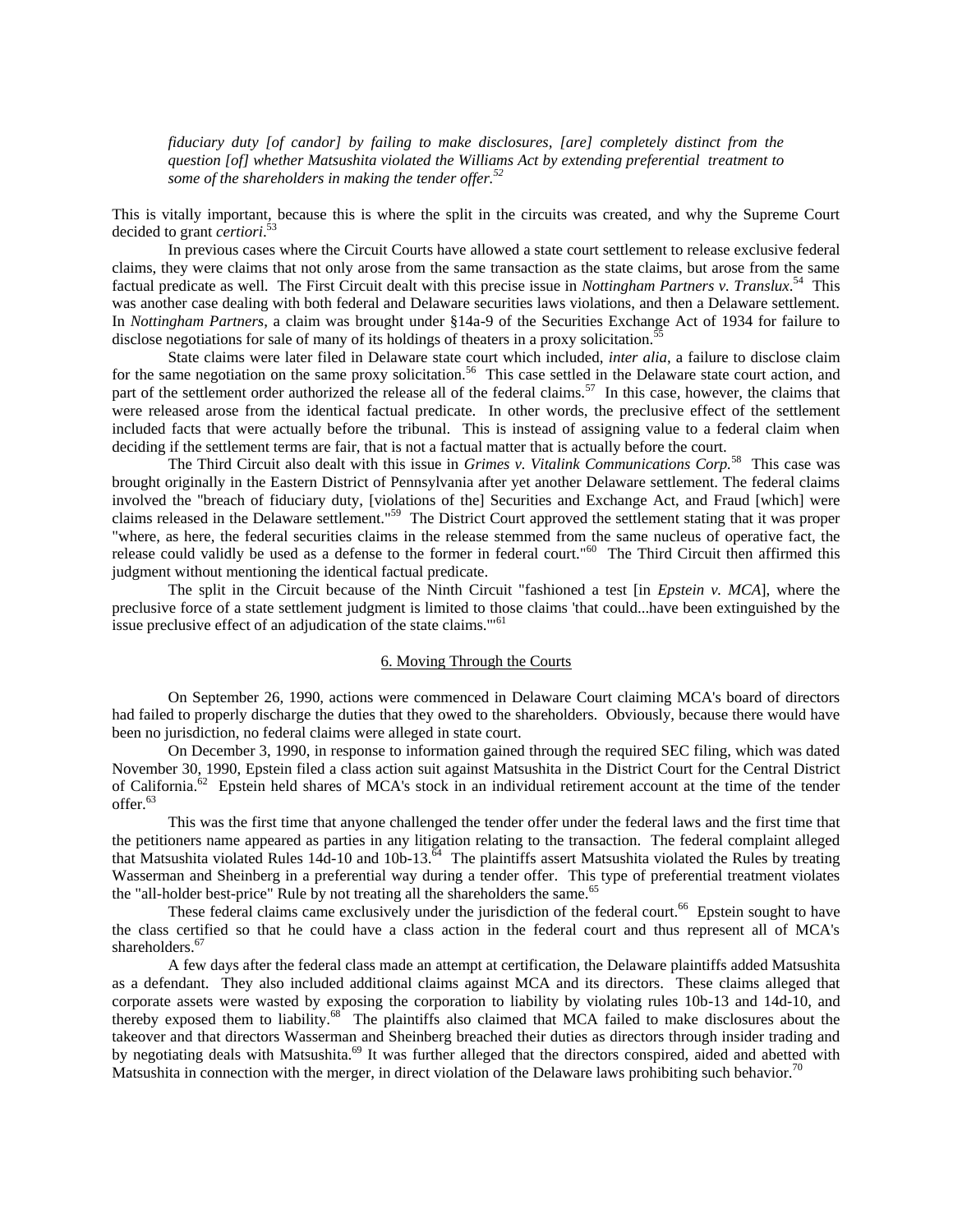On December 17, 1990, the Delaware parties proposed an agreed upon settlement to the Delaware Vice-Chancellor. The agreement provided for a payment of \$1,000,000 to counsel, a modification in the corporate charter, and a release of all federal and state claims arising out of the tender offer.<sup>71</sup>

On April 22, 1991, the settlement was rejected by the Vice-Chancellor because there was no monetary benefit at all to the class members and the value of the federal claims were proposed in the release. Also, the "generous payment" of counsel fees amounting to almost \$1,000,000 "conferred no benefits on the members of the class."<sup>72</sup> The Vice-Chancellor stated that the state law claims were "at best, extremely weak and, therefore, of little or no value."<sup>73</sup> "The only claims which have any substantial merit are the claims...in the California Federal suit that were not asserted in this action."<sup>74</sup> Once the settlement was rejected for more than a year, the Delaware lawsuit lay dormant for longer than one year.

The federal litigation was actively pursued within the months from April 1991 to September 1992. This is evidenced by over 300 docket entries.<sup>75</sup> In the Delaware case there were no docket entries within the same time frame. In separate rulings, the Epstein plaintiffs were first denied by the district court in a motion for class certification and then, subsequently, in a motion for partial summary judgment. On April 15, 1992, a final judgment was entered by the district court. The district court dismissed the complaint.<sup>76</sup> Epstein appealed to the Ninth Circuit Court of Appeals.

After the notice for appeal was filed, a second settlement agreement was proposed by Matsushita and the Delaware parties. This agreement of October 22, 1992 stated that a \$2,000,000 settlement fund would be afforded for the shareholders. This would be approximately 2 to 3 cents per share before the payment of legal fees and court related costs. Counsel for the Delaware class requested \$691,000 in legal fees. For this meager amount the class plaintiffs would agree to release "all claims, rights and causes of action (state or federal, including but not limited to claims arising under the federal securities laws, and any rules or regulations promulgated thereunder, or otherwise)...in connection with or that arise now or hereafter out of [tender offer]...including without limitation the claims asserted in the California Federal Actions...."<sup>77</sup>

The second proposal included an opt-out provision which encouraged the Vice-Chancellor approve the settlement.<sup>78</sup> He stated "[i]t is in the best interest of the class to settle this litigation and the terms of the settlement are fair and reasonable--although the value of the benefit to the class is meager."<sup>79</sup> The recovery of 2 to 3 cents per share was considered adequate even if only barely to be found to be consideration for a proposed settlement. Since the federal claims were dismissed in the District Court, the Vice-Chancellor felt they would now have almost no economic value and if the shareholders felt there was value in the federal claims then the second agreement had an opt-out provision for such a shareholder.<sup>80</sup> The Vice-Chancellor stated that "suspicions abound" but "objectors have offered no evidence of any collusion" so he declined to reject the settlement on mere suspicions of collusion.<sup>81</sup> He did decide to reduce the counsel fees from \$691,000 to \$250,000.<sup>82</sup>

In a very brief opinion the Delaware Supreme Court affirmed the Court of Chancery. After the appeal was filed, and before the Ninth Circuit made a decision the Delaware parties entered into the negotiated settlement. A notice was sent to the shareholders stating that the settlement would include substantial monetary benefits to former MCA shareholders.<sup>83</sup>

The Ninth Circuit then listened to arguments from Matsushita that the Delaware class action settlement barred any federal claims Epstein had. The Court of Appeals held that the state courts lacked plenary power to extinguish exclusively federal claims.<sup>84</sup> Only if there was "identical factual predicate" between the federal and state claims could the state court subsume the federal claim whose exclusivity rests in the federal court.<sup>85</sup> The same transaction test that was urged by Matsushita was not enough to change the Ninth Circuits view. The state claims and the federal securities claims turned on different operative facts; thus they could not have been extinguished by the issue preclusive effect of the Delaware settlement.<sup>86</sup> The Ninth Circuit then declared that the Delaware decree "exceeded the jurisdiction of the state court and, therefore, is not entitled to full faith and credit."<sup>87</sup>

The Ninth Circuit further held that to redress rule 14d-10 violations, a private right of action may be maintained. The court reversed the district court's disposition of dismissing the matter finding that Matsushita violated rule 14d-10 by not offering to other shareholders that which was paid to Wasserman. The Ninth Circuit held summary judgment on liability for the plaintiffs and remanded for a determination of damages. Regarding the Sheinberg payment of \$21,000,000, the Ninth Circuit vacated Matsushita's summary judgment and remanded to the district court for a determination on whether the payment was solely for Sheinberg to tender his shares.<sup>88</sup>

The "Full Faith and Credit Instruction", as the court indicates, requires the forum to decide whether the preclusive effect of the judgment rendered would be effective in the rendering court.<sup>89</sup> The Ninth Circuit did not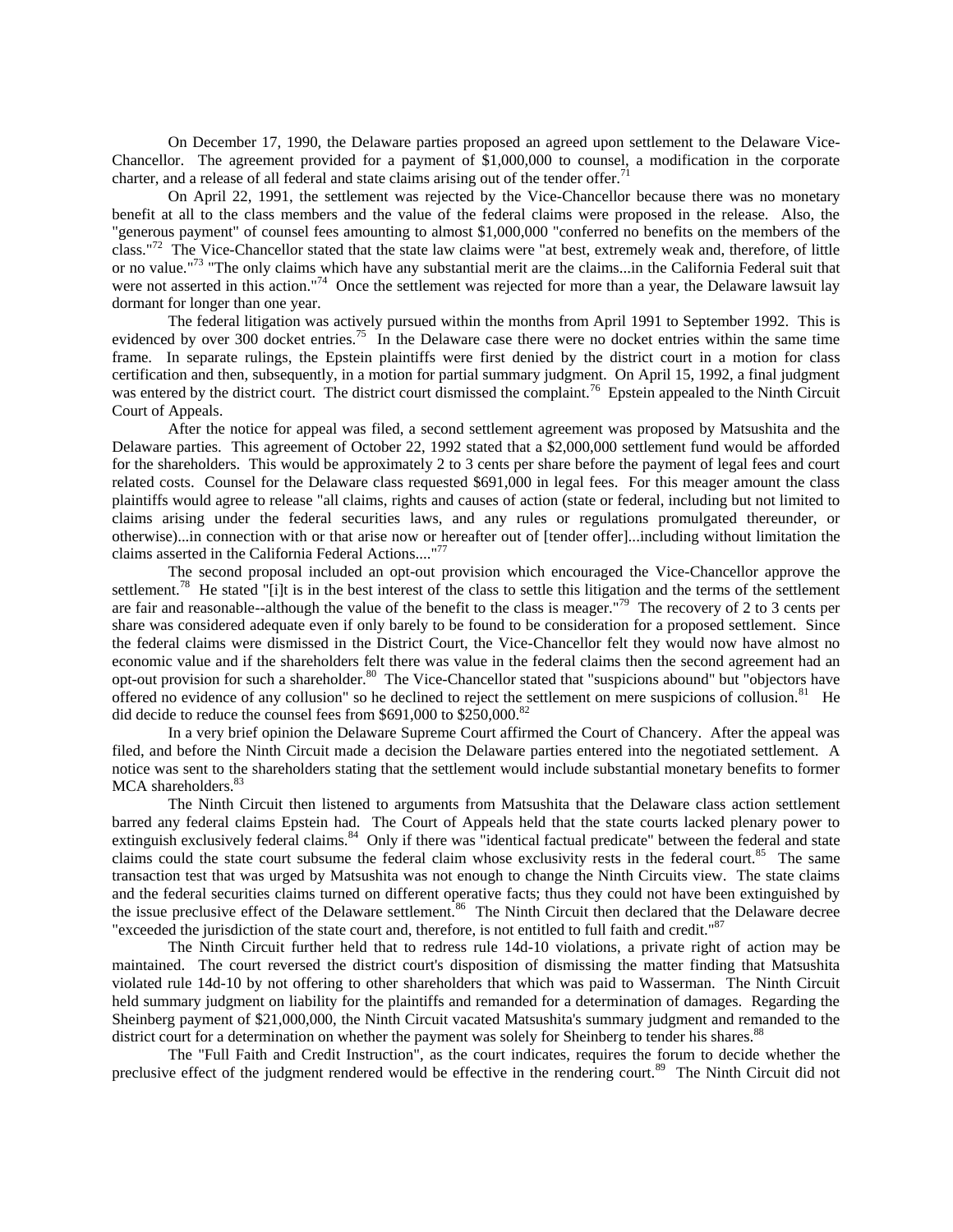evaluate whether the Delaware judgment had preclusive effect through Delaware state's preclusion law. The Supreme Court remanded the case to decide that issue.<sup>90</sup>

The requirements of the Fourteenth Amendment"s Due Process Clause are the yardstick by which we measure the state law's preclusiveness of judgments. "A state may not grant preclusive effect in its own courts to a constitutionally infirm judgment, and other state and federal courts are not required to accord full faith and credit to such a judgment."<sup>91</sup>

In Matsushita the preclusive effect of the Delaware settlement was challenged because it was argued that the constitutionally required representation was inadequate and the Vice-Chancellor never inquired into the adequacy of representation. The Epstein plaintiffs state that the Delaware counsel did not vigorously press their interests or the interests of the class in negotiating the meager settlement. They feel the Delaware representatives undervalued the federal claims only to acquire a fast settlement awarding high attorney fees. These federal claims could only be settled in the Delaware Court, but not properly litigated there. The Epstein plaintiffs claim that it was not their burden of proof to produce evidence to prove the charges of collusion even though suspicions of collusion were abound. Although the Ninth Circuit addressed the merits of the Epstein plaintiff's contentions, the Supreme Court would not. The Supreme Court claims that these arguments may be aired upon remand. Justice Stevens stresses the importance of procedural due process protection through adequate representation in class action lawsuits. That includes those class action lawsuits that are resolved by settlement.

## 7. Full Faith and Credit Arguments

The Full Faith and Credit Act mandates "judicial proceedings" of any state "shall have the same full faith and credit in every court within the United States...as they have by law or usage in the courts of such state...from which they are taken."<sup>92</sup> Unless a state court judgment satisfies the requirements of the Fourteenth Amendment's due process clause, the state court judgment will not be entitled to full faith and credit.<sup>93</sup> Adequate representation is one of the most important due process ingredients that must be supplied in a class action setting to bind absent class members.<sup>94</sup>

*Marrese v. American Academy of Orthopedic Surgeons<sup>95</sup>* shows a framework for deciding whether a state court judgment can preclude an exclusively federal action. A federal court must first look to the rendering state's law and ascertain whether the judgment would bar the claim or issue in that state court system. If so, then the federal court must decide whether "as an exception to Section 1738, it should refuse to give preclusive effect to the state court judgment."<sup>96</sup> "When a state court settlement of a class action releases all claims which arise out of the challenged transaction and is determined to be fair and to have met all due process requirements, the class members are bound by the release or [by] the doctrine of issue preclusion. Class members cannot subsequently litigate again the claims barred by the settlement in the federal court."<sup>97</sup>

The Supreme Court assumed that the Delaware settlement was "fair, reasonable, and adequate and in the best interest of...the settlement class and that notice to the class was in full compliance with...the requirements of due process.<sup>98</sup> Since the Delaware Chancery Court approved of the settlement, and the Delaware Supreme Court affirmed it, the Supreme Court felt the Delaware settlement complied with due process requirements. The court was also persuaded that the due process requirements were adhered to because the Chancery Court rejected the first settlement proposal, partially because it did not contain an opt-out provision. The Chancery Court stated that it rejected the settlement proposal because it felt that it was grossly unfair and a great deprivation of due process.<sup>99</sup>

The respondents were part of both the state and federal claims and they did not opt-out of the state settlement. They claim that if the settlement adhered to the due process requirements they would be bound by the judgment and precluded from pursuing further litigation in the federal court as per the agreement. However, the respondents claim that they were inadequately represented and therefore they did not consent to the terms of the agreement and, in fact, they were actually misled about the terms. They claim that due process requires "that the named plaintiff at all times must adequately represent the interests of the absent class members."<sup>100</sup> The respondents further argue that even though they did not opt-out of the settlement class they did not consent to being inadequately being represented and thus did not consent to the terms of the agreement.<sup>101</sup>

The Supreme Court turned a deaf ear to the arguments of the respondents and to the reasoning of the Ninth Circuit and ruled that the judgment would have preclusive effect under Delaware law. The Supreme Court satisfied with this moved to the second step in the *Marrese* analysis. The second step in the analysis is to ask whether the exclusive jurisdiction granted to the federal courts for suits arising under the Exchange Act is overcome by the Full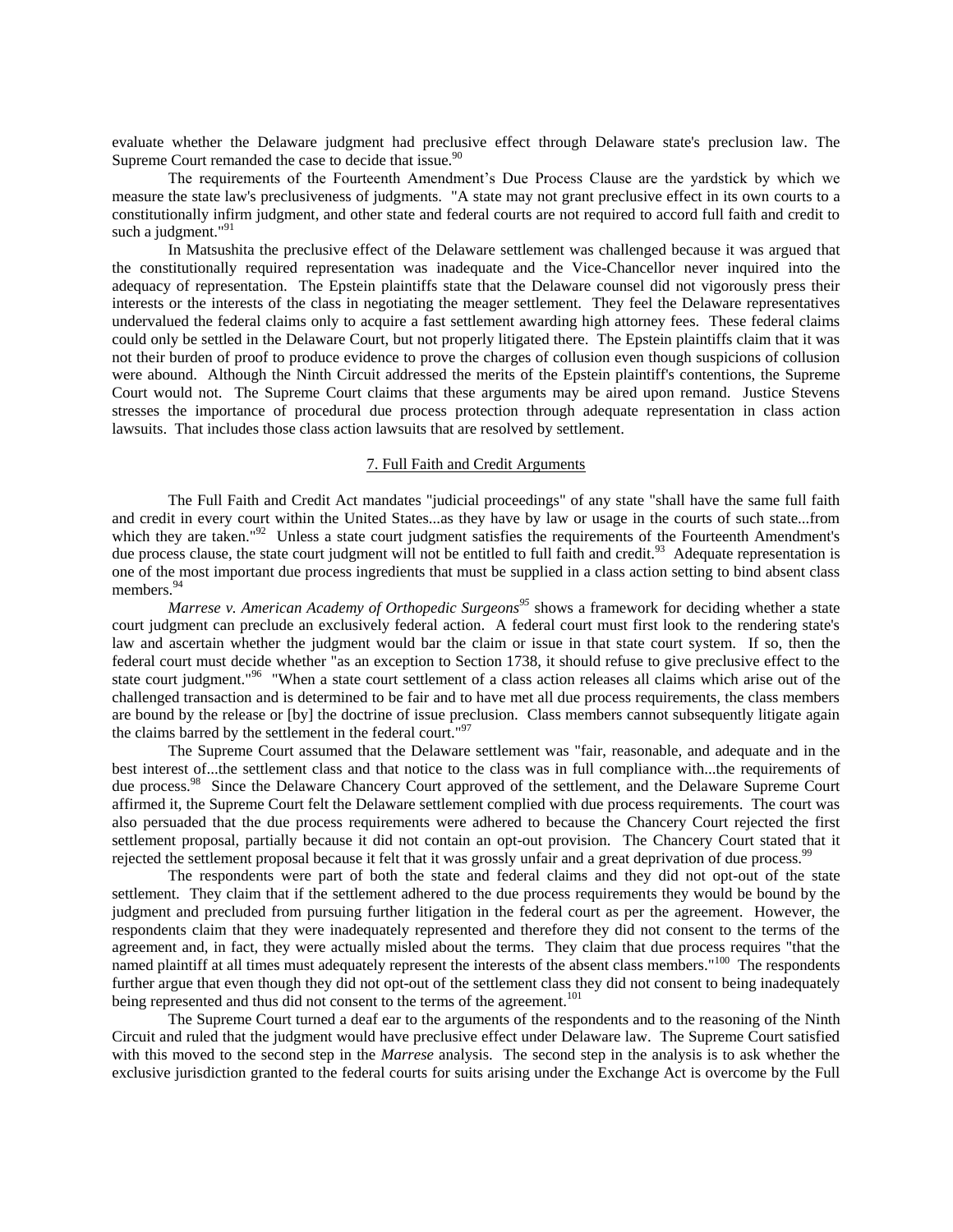Faith and Credit Clause as it applies to state court settlement proceedings. If it is, then a state court proceeding may have a preclusive effect upon an exclusively federal claim. Since there is no explicit language of a repeal of Section 1738 by Section 27 then, if there is any modification of the Full Faith and Credit Clause by Section 27, then it must be implied. *Marrese* states "the general question is whether the concerns underlying a particular grant of exclusive jurisdiction justify a finding of an implied repeal of Section 1738."<sup>102</sup> "Resolution of this question will depend on the particular federal statute as well as the nature of the claim or issue involved in the subsequent federal action...the primary consideration must be the intent of Congress."<sup>103</sup> In order to find an implied repeal, there must be "irreconcilable conflict" between the two federal statutes.<sup>104</sup>

Section 27 provides that "the district courts of the United States...shall have exclusive jurisdiction...of all suits in equity and actions at law brought to enforce any liability or duty created by this chapter or the rules and regulations thereunder."<sup>105</sup> Section 27 and Section 1738 "do not pose an either or proposition."<sup>106</sup> "They can be reconciled by reading Section 1738 to mandate Full Faith and Credit of the state court judgments incorporating global settlements providing the rendering court had jurisdiction over the underlying suit itself and by reading section 27 to prohibit state courts from exercising jurisdiction over suits arising under the Exchange Act." $107$ Further, the Court reasoned that "[s]ettlement of state court litigation has been held to defeat a subsequent federal action if the settlement was intended to apply to claims in exclusive federal jurisdiction as well as other claims...These rulings are surely correct."<sup>108</sup>

 There is nothing in the wording of Section 27 that "remotely expresses any Congressional intent to contravene the common law rules of preclusion or to repeal the express statutory requirements of...28 U.S.C. § 1738."<sup>109</sup> Congress's intent to provide Exchange Act claims in exclusive federal forum for adjudicating those suits is clear. There is no evidence of any Congressional intent to prevent either individuals or class action litigants from voluntarily releasing Exchange Act claims in a judicially approved settlement. We also can find no evidence that Congress wished to override "the principals of comity and repose embodied in Section 1738" suggested in the language of Section 27.<sup>110</sup>

The Supreme Court in *Matsushita* did presume that Congress intends "to achieve greater uniformity of construction and more effective and expert application of that law" by passing Section  $27$ .<sup>111</sup> By allowing state courts to create settlements and releases of Exchange Act claims neither policy of uniformity or expert application of the law is threatened. The state court judges will only evaluate the overall fairness of the settlements by generally applying its own good business judgment. This will leave the interpretation of the federal security laws to the judges who are experts in the field. "There is no danger that state court judges who are not fully expert in federal security law will say definitely what the Exchange Act means and enforce legal liabilities thereunder."<sup>112</sup>

By satisfying the second step of the *Marrese* analysis the Supreme Court found that Section 1738 was not repealed by Section 27 of the Exchange Act. This further fortified the Supreme Court's position that the Delaware settlement was entitled to full faith and credit in the federal system. This essentially disallowed the plaintiffs to bring pursue their claims in the federal court.

# **III. THE FIRST CONGRESSIONAL ACTION THE PSLRA**

While the Matushita case was progressing, Congress decided that action needed to be taken. Congress in 1995 passed the PSLRA.<sup>113</sup> The PSLRA was designed to reduce the amount of securities class action litigation, at least in federal court.<sup>114</sup> Congress had three concerns that that led to the passage of the PSLRA. First, Congress believed that the system in place to pursue private securities actions made it too easy to file non-meritorious claims and that it was too easy to file securities class actions (even in cases without wrongdoing).<sup>115</sup> There was concern that any drop in securities prices on the market could lead to a class-action lawsuit being brought against the issuer, without examining the merits of the action.<sup>116</sup> Second, Congress was concerned that many non-meritorious claims would be settled only to avoid discovery and trial costs. There was concern that these class actions may be settled out of fear of the "large theoretical damages in open-market securities fraud cases, which exacerbated the reluctance of defendants to risk an adverse jury verdict." $11^7$  Thirdly, Congress was concerned that the threat of class-actions would have a chilling effect on the disclosure of forward –looking information, which is helpful to the investing public.<sup>118</sup>

To remedy these perceived problems Congress, through the PSLRA, attempted to make a more open process in federal securities class actions. Congress made both substantive and procedural changes. "Substantive rights changed by the PSLRA include the requirement that plaintiffs plead scienter with particularity, a provision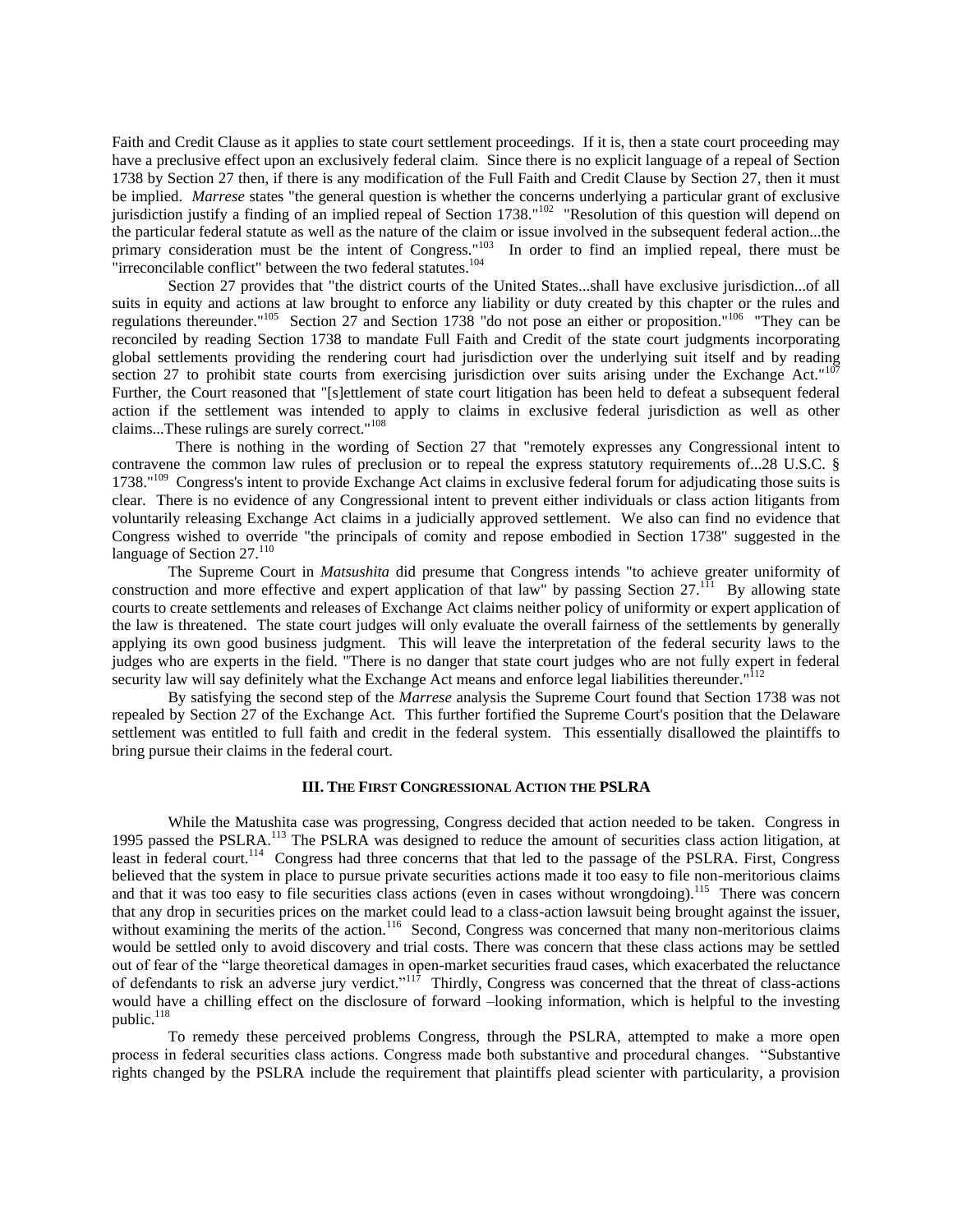extending the safe harbor for forward-looking statements, a limitation on damages, and the elimination of joint and several liability for violations charged under theories of recklessness, negligence, or strict liability in favor of a proportionate liability scheme."<sup>119</sup> In addition the PSLRA also changed procedural rights for class actions securities. *Inter alia*, it capped attorneys fees to a reasonable percentage of the class recovery, and changed the way settlements were presented to class members, giving them more of a say in the outcome. Perhaps most importantly it also gave a presumption to the courts that the person who has the largest financial stake in the outcome of the legislation should be the lead plaintiff and class representative.<sup>120</sup> This reduces the chances of having a professional plaintiff as the lead plaintiff. A professional plaintiff is one who has a small stake in the outcome, but would work in concert with the counsel to settle a case in terms that may not be as favorable to the rest of the class.

Congress" obvious intent in passing the PSLRA was to reduce the amount of strike suits and create higher standards for securities related class actions. Congress, however when enacting the PSLRA, did not change the jurisdictional provisions that were provided for in the 1933 Act or in the 1934 Act. The 1933 Act specifically provides that both the state and federal courts have concurrent jurisdiction in actions brought under the act. The 1933 Act provides that "[n]o cases arising under the [1933 Act] and brought in any State court of competent jurisdiction shall be removed to any court of the United States."<sup>121</sup> No such provision was provided for in the 1934 Act. Not amending the jurisdictional requirements in the PSLRA lead to the unintended consequences. After the PSLRA was enacted, there was a great rise in securities cases brought in state courts instead of federal courts.<sup>122</sup> Plaintiff"s attorneys would couch what could be federal claims in terms of state claims such as breaches of fiduciary duties to avoid the heightened requirements of the PSLRA. Also there was a rise of cases under the 1933 Act that were brought in state courts as well. These claims would be filed in plaintiff friendly states and the preclusive effects of Matsushita v. Epstein would still allow for settlements to extinguish 1934 Act claims.<sup>123</sup> The PSLRA ended up having little effect in Congress goal of creating higher standards in Securities Class Actions.

### **IV. THE SECOND CONGRESSIONAL ACTION THE SLUSA**

Congress, soon after, attempted to fix the loophole that it created in the PSLRA by enacting the Securities Litigation Uniform Standards Act of 1998 (SLUSA).<sup>124</sup> Of primary importance the SLUSA provided that:

No covered class action based upon the statutory or common law of any State or subdivision thereof may be maintained in any State or Federal court by any private party alleging--

 (1) an untrue statement or omission of a material fact in connection with the purchase or sale of a covered security; or

 (2) that the defendant used or employed any manipulative or deceptive device or contrivance in connection with the purchase or sale of a covered security.<sup>125</sup>

A covered class action is one where damages are sought by 50 or more people,  $^{126}$  and a covered security is one that is traded on a national exchange.<sup>127</sup> In addition the SLUSA states that any "covered class action brought in any state court involving a covered security…shall be removable to the Federal district court in which the action is pending."<sup>128</sup>

These sections, by disallowing state claims of fraud in securities class-actions of 50 or more people, makes the 1934 Act's fraud provisions the exclusive remedy for claims of fraud of exchange listed securities. Congress' intent was to prevent state court claims being used to preempt the intent of the PSLRA.<sup>129</sup> This effectively ended factual scenarios similar to the one in Matsushita v. Epstein. No longer could a case be brought under a state's antifraud provisions as the plaintiffs did in that case. This ended much of the forum shopping that was going on previous to the SLUSA and also ended a scenario in which a state class-action settlement *brought under a state law claim*, could have a preclusive effect on a concurrent federal claim.

Congress, however, did not completely close the loophole. Congress did not address part of the jurisdictional issue that was provided for in the 1933 Act. While it became clear that securities class actions based on state law claims could no longer be brought in state courts, the concurrent jurisdiction and non-removal provisions that were provided for under the 1933 Act was not addressed. A question was then left open as to whether a *federal law claim*, brought under the 1933 Act, could still be brought in the state courts. This lead to a split in the circuits as to whether all 1933 Act claims must be removed to federal court.<sup>130</sup> The First and Seventh support a narrow interpretation of the law. These courts stated that the SLUSA removal provisions were specific, as to what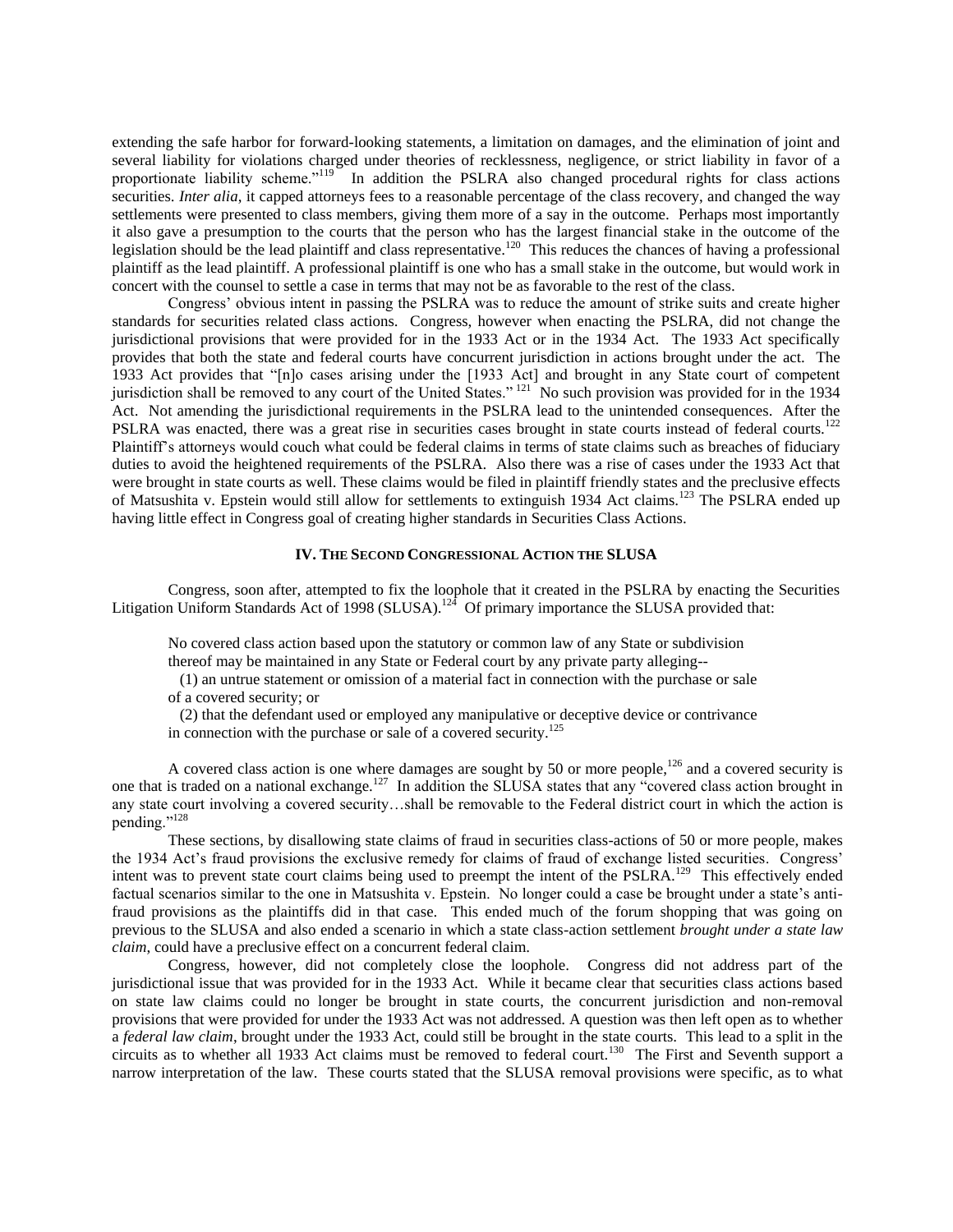was removable to federal court, which the SLUSA specifically states are state claims. Since SLUSA was silent about federal claims that were allowed to be brought in the states courts under the 1933 Act, these claims were allowed to stay in state courts.<sup>131</sup> The Third, Fourth and Sixth Circuits took the opposite approach. Theses courts interpreted SLUSA"s removal provision broadly, "attempting to do what they believe Congress was unable to achieve through statute alone."<sup>132</sup> These courts stated that it was the intent of Congress to have all federal actions be brought forth in Federal court and that SLUSA preempted the provisions of the 1933 Act that allowed for concurrent jurisdiction.<sup>133</sup> The Second, Fifth and Ninth Circuits were inconsistent in their interpretation of the removal provision of SLUSA, sometimes taking the narrow approach and sometimes taking the broad approach to interpretation.<sup>134</sup> The Supreme Court, in Kricher v. Putnam Funds Trust<sup>135</sup> noted in *dictum* that it would interpret the provision narrowly, and allow Congress to decide if they wanted to amend the 1933 Act"s concurrent jurisdiction. However, since this was in dictum some courts have subsequently still use the broad interpretation.<sup>136</sup>

# **V. THE THIRD CONGRESSIONAL ACTION THE CAFA**

Congress" most recent attempt at major class action reform was the Class Action Fairness Act of 2005 (CAFA).<sup>137</sup> The intent was to "expand federal jurisdiction over class action lawsuits,"<sup>138</sup> and to put class-action lawsuits that have national interest take place in federal courts. While addressing class-action lawsuits that were brought in state court to avoid federal litigation in general, securities class actions were specifically (and curiously) excluded from the provisions of CAFA.<sup>139</sup> Congress did not want "to disturb the carefully crafted framework" of jurisdiction over securities claims established in the SLUSA.<sup>140</sup> However this carefully crafted framework is left unclear as to how this provision should be interpreted, leaving uncertainty as to whether a class action alleging 1933 Act claims could be brought in state courts.<sup>141</sup>

## **VI. WOULD THE NINTH CIRCUIT APPROACH UNDER MATSUSHITA V. EPSTEIN OBVIATED THE NEED FOR THE CONGRESSIONAL ACTIONS?**

Ironically, had the Supreme Court in the Matsushita v. Epstein case have adopted the approach that the Ninth Circuit had taken in that case, Congress may not have had to make three attempts to fix the problem of strike suits in securities class action litigation. The Ninth Circuit recommended that state settlements could only have a preclusive effect on federal settlements if the federal and state claims arise from the identical factual predicate. This is instead of the Supreme Court approach which only requires the settlement of the claims that arise out of the same transaction or occurrence. Had the Ninth Circuit test been adopted by the Supreme Court, then strike suits would become less frequent. Plaintiffs would only be able to settle claims that were basically identical to those that were brought in the state court. Federal claims, which were not under the identical factual predicate to the state one, would still be able to be further litigated even if there was a settlement of the state claim.

This is the proper approach for several reasons. First, the federal government by not allowing most securities class actions in state courts eliminates important states rights. Congress seems to assert that only federal courts can be fair and objective in a securities class action lawsuit. The states are not allowed to enforce their own securities and corporate governance laws as they can with other areas. States, however, would still be allowed to enforce state issues through the class action mechanism as that state sees fit under the Ninth Circuit approach. Allowing the states the ability to enforce their rights is an important goal, as the states should be able to protect investors from frauds occurring within their state. It appears that congress has taken the approach, by enacting the PLSRA and the SLUSA, that the *only* way investors and securities companies can have fairness in class action litigation is to have the case proceed in federal court. This is simply not true, and the approaches taken eliminate the rights of the states have an important tool for fighting fraud.

Secondly the Ninth Circuit approach would eliminate many or most strike suits. Plaintiffs" attorneys would no longer try to find weaker state claims and force a settlement on all claims arising under the same occurrence. Since the "occurrence" has been broadly interpreted by the courts, settlements that arise under relatively weaker claims could be used to settle all claims even if there are stronger federal claims yet to be litigated. States could then decide if they wanted to adopt more stringent requirements in allowing securities class-action lawsuits to be filed. The individual states could adopt provisions similar to the provisions of the PSLRA to lessen the chance of strike suits occurring within their jurisdiction. One comment suggests a "sound in fraud standard" for removal to federal courts of 1933 Act claims.<sup>142</sup> The basis of this approach is that if a case is premised on allegations of fraud, then the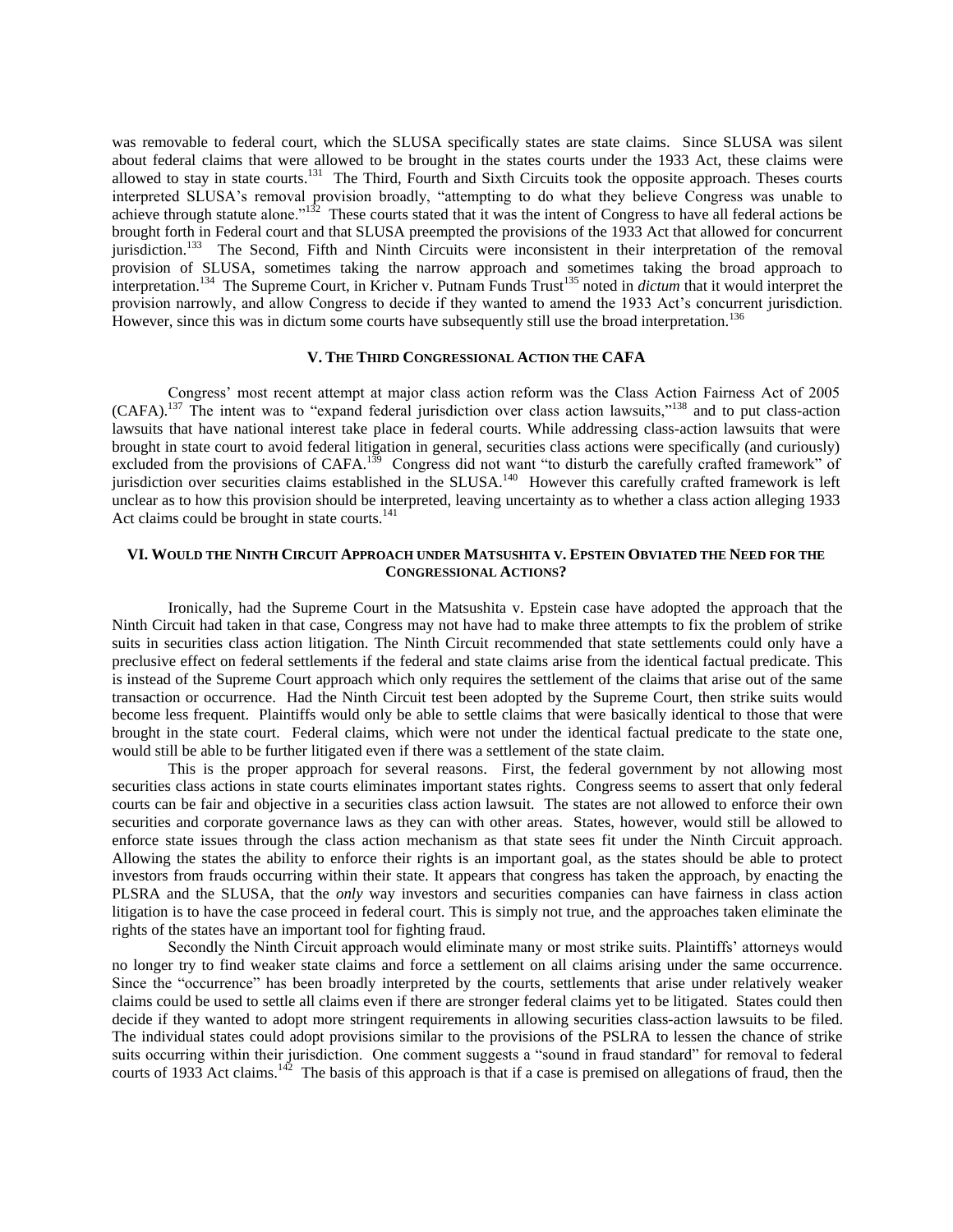1933 Act claim would have to be litigated in federal court. If not it would allow of the claim to remain in state court. Since the most securities class-actions arise out of fraudulent transactions, taking a sound in fraud approach would still disallow most securities class actions to take place in state courts. While this would solve some of the confusion and pleading problems with the 1933 Act claims, it still eliminates the ability of a state to protect its laws through the class action mechanism when it comes to securities. Again, this would be making an assumption that a state court could not fairly hear a securities class action.

# **VII. CONCLUSION**

Congress has now attempted three separate acts, the PSLRA, SLUSA and CAFA to try to end strike suits in the securities industry. The primary focus of all of these acts was to have heightened pleading requirements and focusing on bringing cases in Federal courts. This was in an attempt to remedy the result of cases such as Matsushita v. Epstein, in which suits were brought in state courts that were presumed to be plaintiff friendly, and then force a settlement on all claims. However, it seems that Congress, instead of focusing on eliminating strike suites, instead focused more on how to get securities class action cases into federal court. These acts however left uncertainty as to what cases were removable to federal court, especially in claims brought in state courts under the 1933 Act. They also ignore the rights of the states to use class actions as a mechanism for enforcement of the states securities laws and corporate governance laws. Perhaps the focus of the three acts has been incorrect. Instead of focusing on getting litigants into federal courts, the focus might better have been on not allowing the settlements in the first place. Had the Ninth Circuit approach in Matsushita v. Epstein been adopted by the Supreme Court (that settlements in state actions could only be used to settle federal actions where they were of the identical factual predicate), much of the legislation would have been unnecessary. Instead, the Supreme Court allowed for a preclusive effect on the settlement of federal claims by settling state claims if they were from the same transaction or occurrence. The ability to bring a successful strike suit that would settle all claims would be greatly diminished if the federal claims were left intact. Companies would not feel that they needed to settle the minor claims in the state courts and could focus on the claims that were not identical in federal court. Also, plaintiff"s attorneys would be less likely to bring these claims if they knew that they did not have the leverage to get a large settlement without having to focus on the more important claims that were not from the identical factual predicate.

 $^{12}$  *Id.* 

 $\overline{a}$ 

<sup>13</sup> *Id,* at 1766.

<sup>\*</sup>J.D., LL.M. Assistant Professor of Business Law, Texas A&M University-Corpus Christi

<sup>&</sup>lt;sup>1</sup> This paper was recently accepted for publication in the SOUTHERN LAW JOURNAL. The author would like to thank the journal"s editorial staff, especially the Editor in Chief, Dan Ostas, for all of the hard work in regard to the publication.

 $2$  Private Securities Litigation Reform Act, Pub. L. No. 104-67, [109 Stat. 737 \(1995\)](http://www.lexisnexis.com/lnacui2api/mungo/lexseestat.do?bct=A&risb=21_T11074065071&homeCsi=7353&A=0.443418386339382&urlEnc=ISO-8859-1&&citeString=109%20Stat.%20737&countryCode=USA) (codified in scattered sections of 15 U.S.C.).

<sup>3</sup> J. Tyler Butts, *Removal of Covered Class Actions Under SLUSA: The Failure of Plain Meaning and Legislative Intent as Interpretive Devises, and the Supreme Courts Decisive Solution*, 1 WM. & MARY BUS. L. REV. 169,174 (2010).<br><sup>4</sup> 15 U.S.C. § 77u(a) (1934).

<sup>5</sup> Matsushita v. Epstein, 516 U.S. 367 (1996).

 $6$  Pub. L. No 105-353, 112 Stat. 3227 (1998) (codified in scattered sections of 15U.S.C.)

 $7$  15 U.S.C. § 77p(b) (2000).

<sup>8</sup> Class Action Fairness Act of 2005, Pub. L. No. 109-2, 119 Stat. 4 (codified in scattered

sections of 28 U.S.C.).

<sup>&</sup>lt;sup>9</sup> 547 U.S. 633 (2006).

<sup>10</sup> Butts, *supra* at 174.

<sup>&</sup>lt;sup>11</sup> Stephen E. Morrissey, *State Settlement Class Actions That Release Exclusive Federal Claims: Developing a Framework for Multi Jurisdictional Management of Shareholder Litigation*, 95 COLUMBIA L. REV. 1765, 1765 (1995).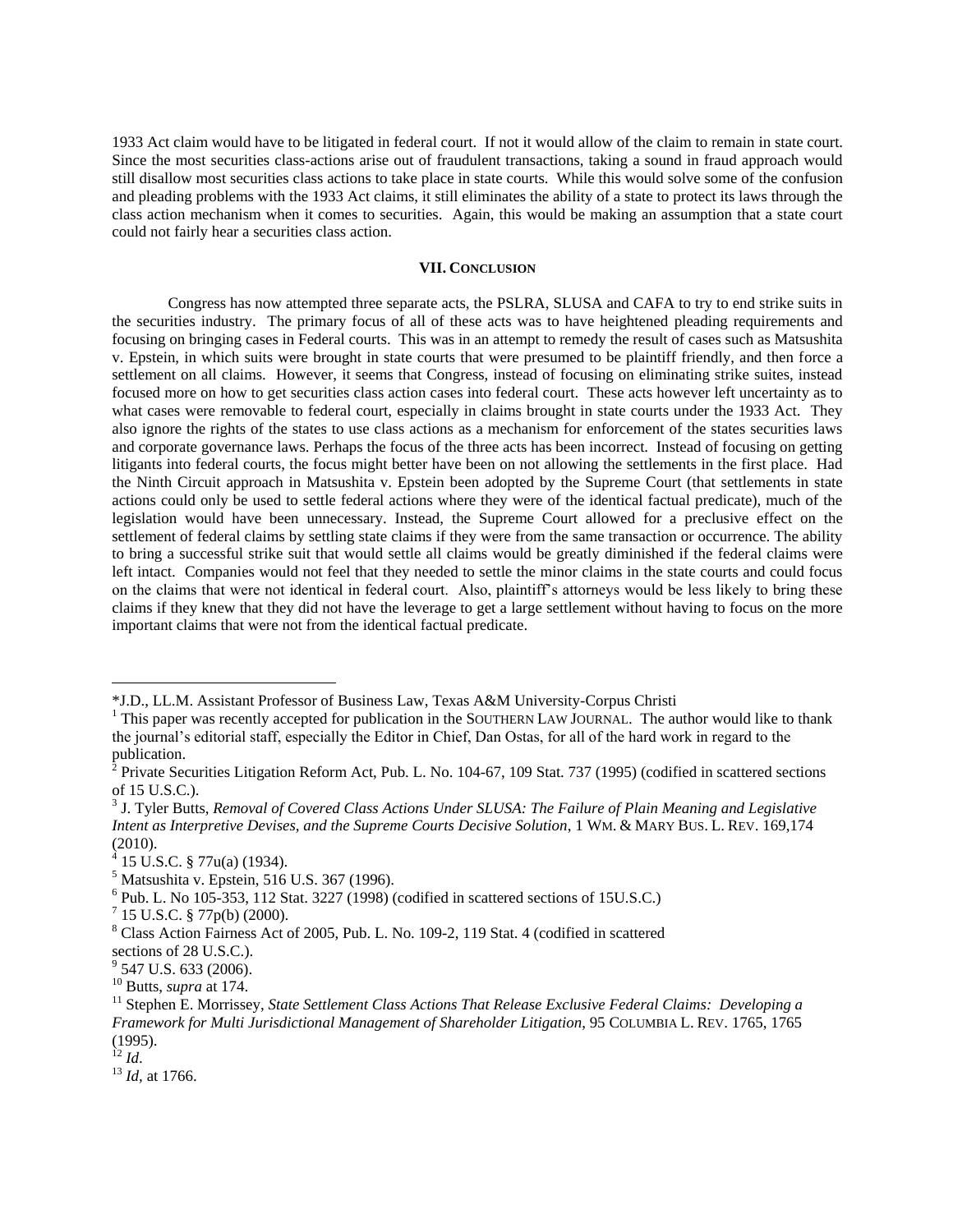*Id.*

*Id*. at 1766.

*Id*. at 1767.

<sup>18</sup> Matsushita v. Epstein, 516 U.S., at 367.

 Epstein v. MCA, 50 F.3d 644 (1995). As will be discussed, *infra,* Matsushita was added as a defendant late in the process.

 For example, *see* Martha M. Canan, The Bond Buyer, *Justices Say State Court Settlements Can't Be Reopened,*  February 28, 1996.

 Luther Zeigler and Scott L. Winkelman, Law & Business Insights, *Honoring State Class Action Settlement,* April 1996, p.2.

 The settlement occurred in a time when the federal claims were dismissed by the District Court. They were later given new validity on appeal.

Epstein v. MCA, F.3d, at 647.

*Id*.

<sup>25</sup> Internal Revenue Code § 351(A), 26 U.S.C. § 351 (A) (1994).

- <sup>26</sup> Epstein v. MCA, 50 F.3d, at 648.
- *Id*.
- *Id*.
- *Id.*
- Epstein v. MCA, 50 F.3d, at 648.
- *Id.*
- *Id.*

- *Id*, at 648.
- *Id*. at 656.
- *Id*. at 648.
- *Id*. at 656.
- *Id.* at 654.
- *Id*.

<sup>40</sup> Matsushita claimed that the Wasserman transaction does not fall under the Rule because it was executed after the tender offer was closed. Even though it is not really relevant to the thesis of this paper, the Ninth Circuit's expression of this is surely correct. The statute has been long interpreted to serve the purpose of the Act. In defining the "tender offer period" the court held that "to serve the purposes of the Williams Act, there is a need for flexibility in fashioning a definition of a tender offer." Epstein v. MCA, 50 F.3d 644, 656 (9th Cir. 1995).

- *Id.* at 657. *Id. Id. Id. Id.* at 665. *Id*.  $47 \frac{\ldots}{10}$ . *Id.*
- 
- *Id.*
- *Id. Id.*

 *Id.* (emphasis added). This shows that the facts were not at issue in the first two state claims. The Ninth Circuit concedes that "The third state claim [for breach of duty of loyalty] by making preferential arrangements for themselves as part of the tender offer, and that Matsushita aided and abetted the MCA defendants in this breach. At first glance, this claim appears to be in the same ball park as the Rule 14d-10 claim. However, although this state claim is no doubt artfully drafted to resemble the 14d-10 claim, there is in fact no Delaware statutory or common law rule that prohibits a shareholder from obtaining the best deal for himself as part of a change of corporate control.

 $\overline{a}$ *Id.*

*Id*, at 647-48.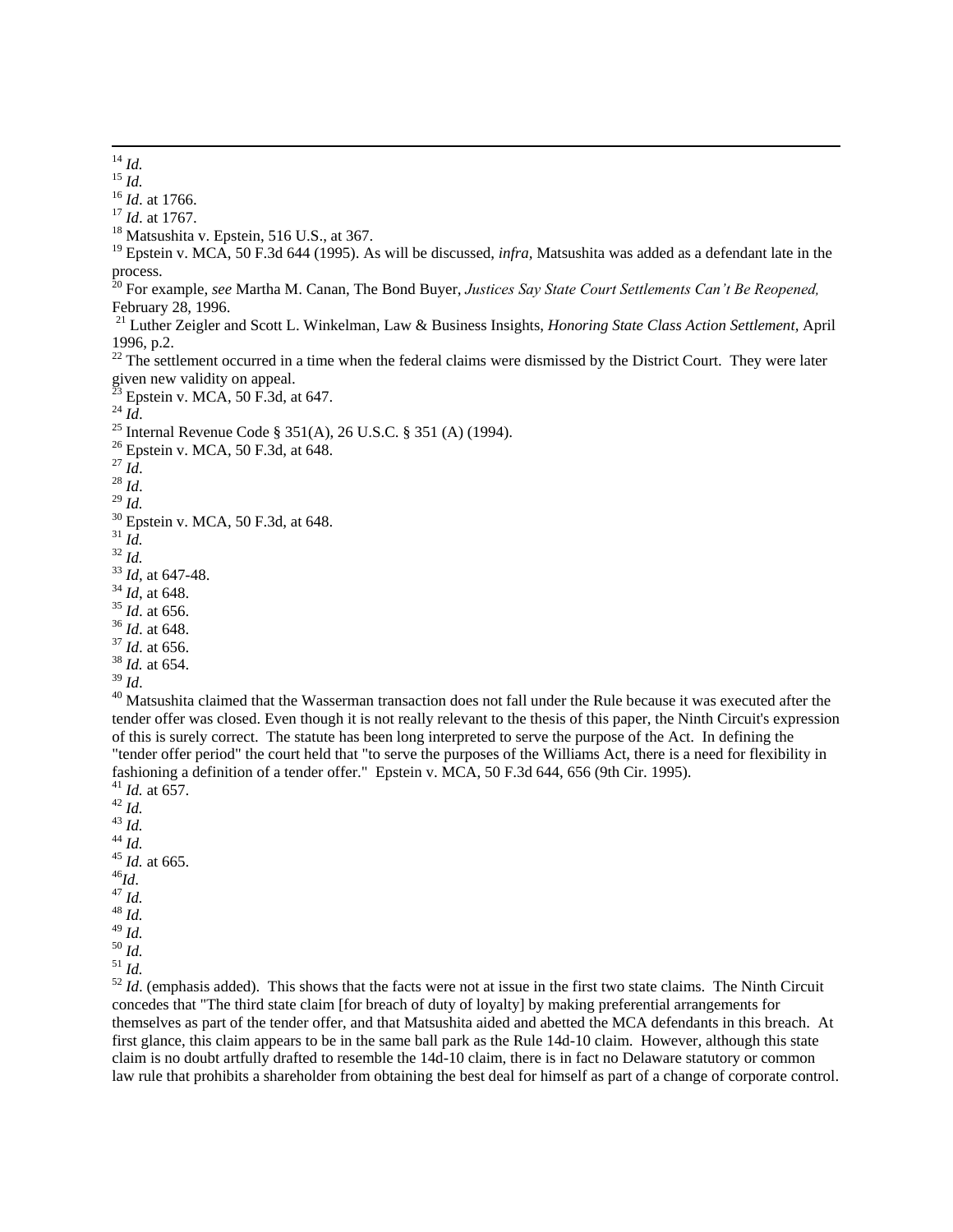*preferential treatment from Matsushita.* (emphasis added). 53 Matsushita v. Epstein, 516 U.S., at 373.  $<sup>54</sup>$  Nottingham Partners v. Translux, 17 F.3d 1553 (1st Cir. 1994).</sup> *Id*. at 1554. *Id*. at 1555.  $^{57}$  *Id.*  17 F.3d 1553, (3d Cir. 1994), cert. den. 115 S.Ct. 480 (1994). Grimes v. Vitalink Communications Corp., 1993 U.S. Dist. LEXIS 3653, (E.D Pa. 1993), at \*8. *Id*, at \*10.  $<sup>61</sup>$  Matsushita v. Epstein, 516 U.S., at 372, quoting Epstein v. MCA, 50 F.3d, at 665.</sup> Matsushita v. Epstein, 516 U.S., at 373. Epstein v. MCA, 50 F.3d, at 669. 17 CFR § 240, 14d-10; 17 CFR § 240.10b-13 (1994). *Id.* 15 U.S.C. § 78aa. Epstein v. MCA, 50 F.3d, at 668. *Id. Id*. *Id*. *Id*. at 669. *In Re MCA, Inc. Shareholders Litigation*, 598 A.2d 687, 695 (Del. Ch. 1991). *Id,* at 694. *Id*. at 696. *Id*. *Id.* Matsushita v. Epstein, 516 U.S., at 371-372 (original citations omitted). The fact that the settlement now had an opt-out provision seemed to be as important to the Vice-Chancellor as the

*Thus, adjudication of the claim would not have raised a question of fact whether Wasserman of Sheinberg received* 

fact that there was money added to the settlement, as this was an objective test of the Due Process burden, and not a subjective one, like valuation of the claim. The original settlement might have been approved if it had the opt-out, without giving any monetary gain to the class members at all.

In Re MCA, Inc. Shareholders Litigation, 598 A.2d 687, 687 (Del. Ch. 1991).

Epstein v. MCA, 50 F.3d, at 560.

*Id.*

 $\overline{a}$ 

 $82 \overline{Id}$ .

Matsushita v. Epstein, 516 U.S., at 371.

Epstein v. MCA, 50 F.3d, at 662.

*Id*.

*See* discussion involving Nottingham Partners v. Translux, and Grimes v. Vitalink*, supra* §§ II. B. 5. and II. B. 6.

Matsushita v. Epstein, 50 F.3d, at 665.

Id.

 *See* Kremer v. Chemical Construction Corp., 456 U.S. 461, 466 (1982); and *see also* Marrese, 470 U.S. 373, 381 (1985).

 *See* Marrese 470 U.S., at 386-387 and *see also* Migra v. Warren City School Dist. Bd. of Ed., 465 U.S. 75,87, 79 L.Ed.2d 56, 104 S.Ct. 892 (1984) ("Prudence...dictates that it is the District Court, in the first instance, not this Court, that should interpret Ohio preclusion law and apply it.")

<sup>91</sup> Kremer v. Chemical Construction Corp, 456 U.S., at 482.

28 U.S.C. § 1738.

 $^{93}$  Kremer v. Chemical Construction Co, 456 U.S., at 482-483.

*See* Phillips Petroleum Co. v. Shutts, 472 U.S., at 808-812.; Prezant v. De Angelis, 636 A.2d, at 922-924.

470 U.S.  $373$  (1985).

*Id*. at 383.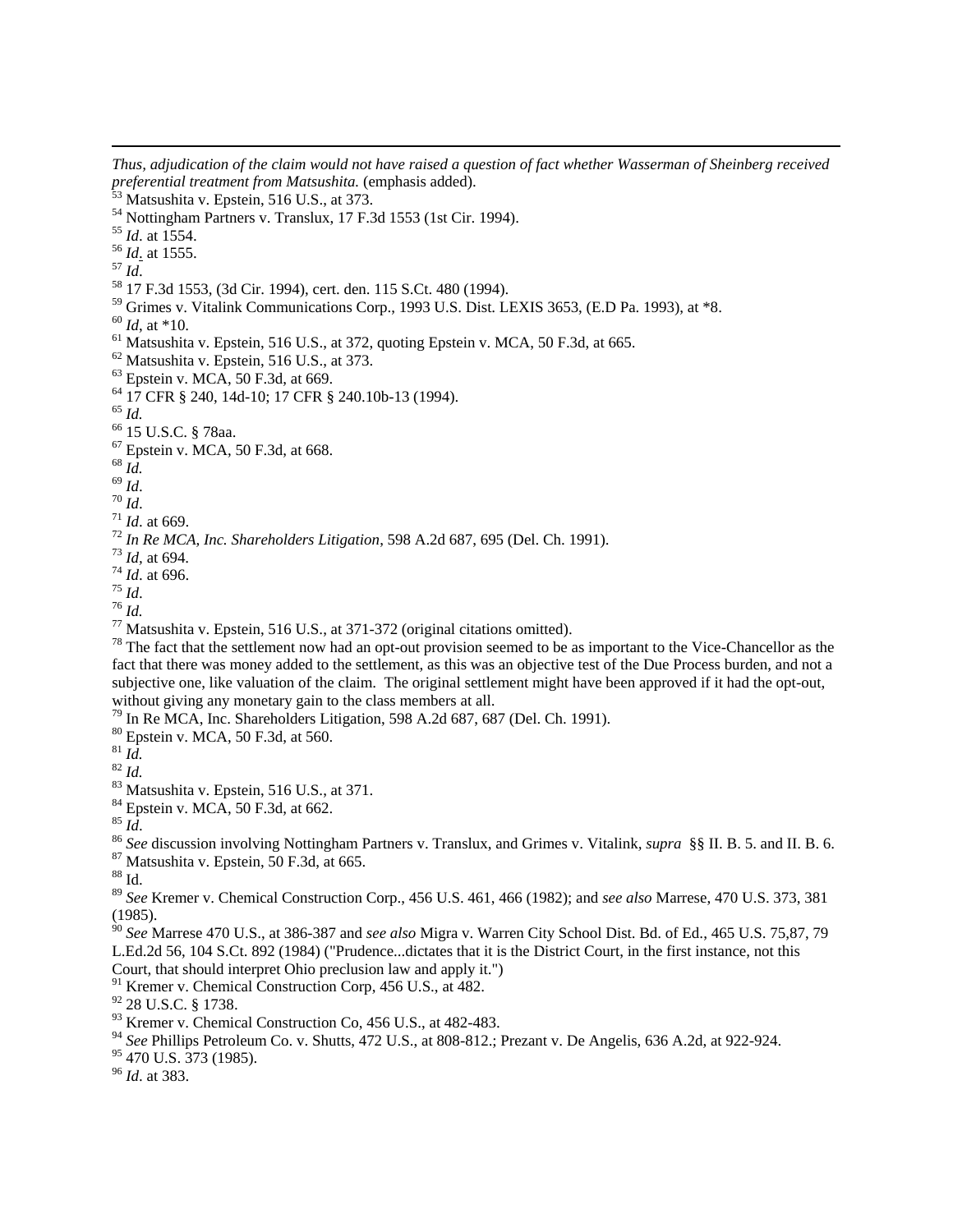- <sup>102</sup> Marrese v. American Academy of Orthopedic Surgeons, 470 U.S., at 386.
- *Id*.

 $\overline{a}$ 

- Kremer v. Chemical Construction Corp., 456 U.S., at 468 (*quoting* Radzanower v. Touche Ross & Co., 426 U.S. 148 (1978).
- 15 U.S.C. § 78aa.
- Connecticut Nat. Bank v. Germain, 503 U.S. 249 (1992).
- Matsushita v. Epstein, 516 U.S., at 385.
- *Id.*, citing CHARLES A. WRIGHT, ARTHUR R. MILLER, AND EDWARD H. COOPER, FEDERAL PRACTICE AND
- PROCEDURE § 4470 at 688-689 (1981).
- Allen v. McCurry, 449 U.S. 90, 97-98 (1980).
- Kremer v. Chemical Constr. Corp., 456 U.S., at 463.
- Murphy v. Gallagher, 761 F.2d 878, 885 (2d Cir. 1985).
- Epstein v. MCA, 50 F.3d, at 674.; *See also* Polk v. Good, 507 A.2d 531, 535 (Del. 1986).
- <sup>113</sup> Private Securities Litigation Reform Act, Pub. L. No. 104-67, 109 [Stat. 737 \(1995\)](http://www.lexisnexis.com/lnacui2api/mungo/lexseestat.do?bct=A&risb=21_T11074065071&homeCsi=7353&A=0.443418386339382&urlEnc=ISO-8859-1&&citeString=109%20Stat.%20737&countryCode=USA) (codified in scattered sections of 15 U.S.C.).
- Michael A. Perino, *Fraud and Federalism: Preempting State Securities Fraud Causes of Action*, 50 STAN. L. REV. 273 (1998).
- *Id*. at 290.

*Id.*

- *Id.* at 291.
- *Id.* at 292.

 Eugene Zelensky, *New Bully on the Class Action Block: Analysis of Restrictions on Securities Class Actions Imposed by the Private Securities Litigation Reform Act of 1995*, 73 NOTRE DAME L. REV. 1135, 1136 (1998) (original citations omitted).

Id., at 1137.

15 U.S.C. § 77u(a) (1934).

 See in general, Michael A. Perino, *Fraud and Federalism: Preempting State Securities Fraud Causes of Action*, *supra* note 113.

 $^{123}$  Id.

Pub. L. No 105-353, 112 Stat. 3227 (1998) (codified in scattered sections of 15U.S.C.)

15 U.S.C. § 77p (b) and 15 U.S.C. §78bb(f)(3).

15 U.S.C. §78bb(f)(5)(B).

15 U.S.C. § 77r(b).

15 U.S.C. §77p(c).

 Matthew O"Brien, *Choice of Forum in Securities Class Actions: Confronting "Reform" of the Securities Act of*  , 28 REV. LITIG. 845 (2009).

<sup>130</sup> For a full analysis of how the circuits courts approached the 1933 Act claims after the enaction of the SULSA, see in general, J. Tyler Butts, *Removal of Covered Class Actions Under SLUSA: The Failure of Plain Meaning and Legislative Intent as Interpretive Devises, and the Supreme Courts Decisive Solution*, *supra* note 2.  $^{131}$  Id.

- <sup>132</sup> Id, at 176.
- <sup>133</sup> Id, at 176-178.
- <sup>134</sup> Id, at 178-182.
- Kricher v. Putnam Funds Trust 547 U.S. 633 (2006).

<sup>136</sup> Id, at 194-196.

Pub. L. No. 109-2, 119 Stat. 4 (2005) (codified in scattered sections of 28 U.S.C.).

In Re MCA, Inc. Shareholder Litigation, 598 A.2d 687, 691 (1991).

<sup>&</sup>lt;sup>98</sup> In Re MCA, Inc., Shareholders Litigation, C.A. No. 11740 (Feb. 22, 1993).

*See* In Re MCA, Inc. Shareholder Litigation, 598 A.2d 687, 692.

Phillips Petroleum Co. v. Shutts, 472 U.S., at 812.

Matsushita v. Epstein, 516 U.S., at 371.